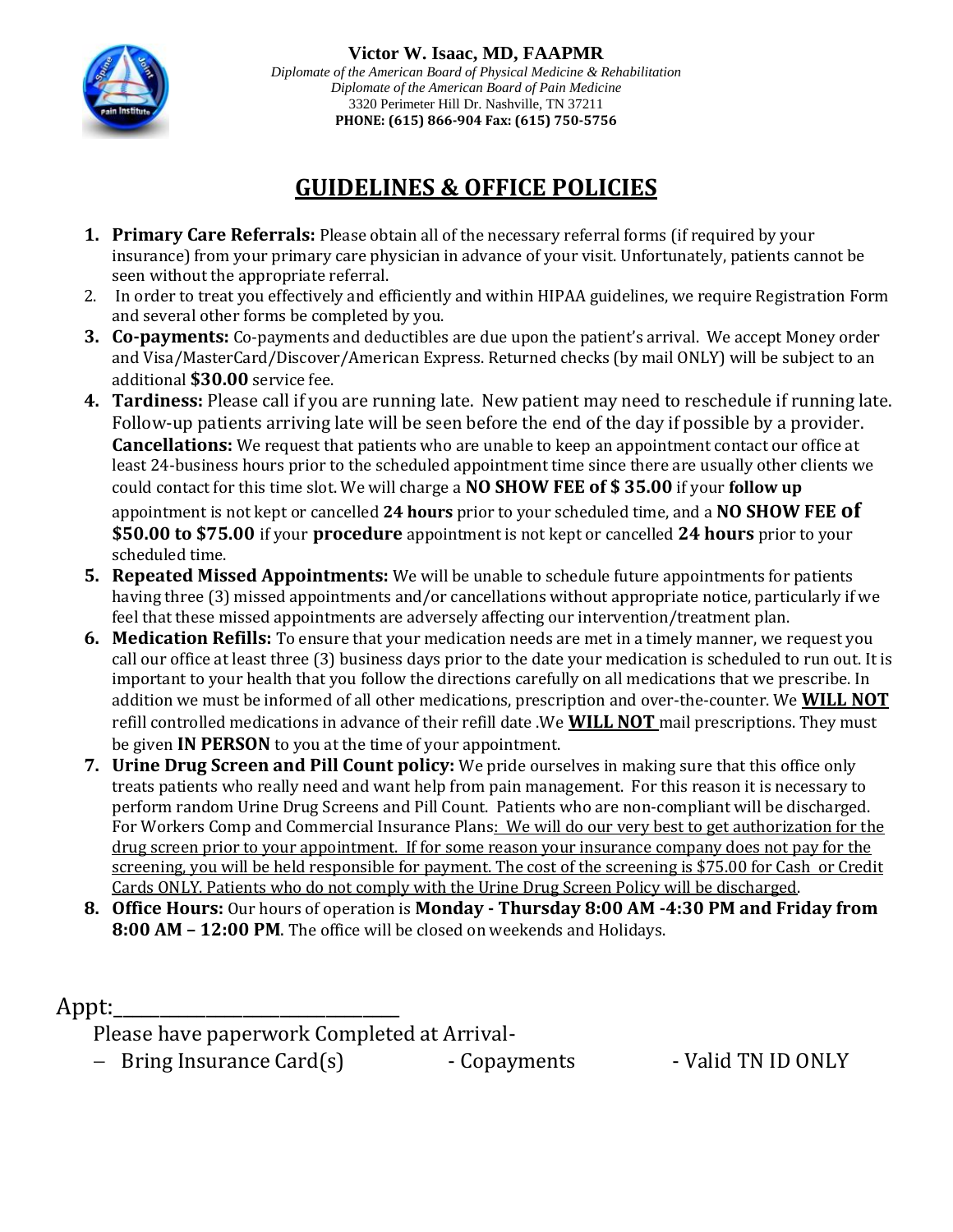#### **Methods of Payment**

Cash, Personal Check, Visa, or MasterCard are accepted methods of payment by ISAAC SPINE, JOINT & PAIN INSTITUTE, PLLC. Statements will be mailed monthly and are due for payment within 30 days. If you have not paid your bill, or have not set up a payment plan within 90 days, we will ask for the assistance of a collection agency.

Our billing staff is available to answer questions relating to how your claim was filed or any additional information the carrier may need to process your claim. However, your employer or group plans administrator best addresses coverage issues. Your insurance policy is a contract between you and your insurance carrier. The ISAAC SPINE, JOINT & PAIN INSTITUTE, PLLC is not a party to that contract and cannot act as a mediator with the carrier or your insurance carrier.

#### **Past Due Accounts**

Returned checks and balances referred to outside collection services are subject to additional fees. In addition, patients whose accounts have been referred to collection agencies must pay any outstanding balance and pay for each visit in full at the time of the appointment before additional services/care will be provided.

Once an account is turned over to the collection agency, the patient or responsible party will have to settle the debt with the agency. Please be aware that if a balance remains unpaid, you may be discharged from ISAAC SPINE, JOINT & PAIN INSTITUTE, PLLC If this is to occur, you will be notified by regular and certified mail. It is your responsibility to inform us of any changes in your insurance, telephone numbers, and address. We ALWAYS need to know insurance changes immediately to avoid a balance that will be the patients' responsibility. Please have your insurance card available at all office visits. We cannot waive co-payment, deductibles, co-insurance or non-covered service amounts defined as patient responsibility under the terms of our contract with the various health plans.

If you have insurance coverage, we are glad to help you receive maximum allowable benefits and will file your claim(s) for you. If your insurance carrier fails to process your claim within 45 days from the date of service, the balance becomes your responsibility. If an insurance problem occurs, you will be asked to assist us in contacting your insurance carrier.

You are responsible for obtaining the necessary referral, if required by your insurance company and bringing the completed form to your appointment. In the event that you are seen without the proper referral/authorization as required by your insurance carrier, you will be responsible for payment of all fees at the time of service.

#### **MEDICARE PATIENTS:**

Without Supplemental Coverage: Any unpaid deductible, plus the 20% co-pay amount is due at the time of service. The office will file a claim to Medicare for the balance. With Supplemental Coverage: The office will file a claim to both to Medicare and the supplemental carrier for all charges. Any approved amount not paid will become the immediate responsibility of the patient.

#### **FORMS & MEDICAL RECORDS**

Insurance covers only your medical care. We have a fee for forms that may assist you in collecting disability benefits, maintain employment or handicap permit for parking. Our fee for these services is (\$25.00 per page). Medical Records is a \$25.00 charge for the first 25 pages & \$0.25 each additional page

#### **I have read the above Financial Policy and agree to its terms and conditions.**

\_\_\_\_\_\_\_\_\_\_\_\_\_\_\_\_\_\_\_\_\_\_\_\_\_\_\_\_\_\_\_\_\_\_\_\_\_\_\_\_\_\_\_\_\_\_\_ Patient Name (please print) \_\_\_\_\_\_\_\_\_\_\_\_\_\_\_\_\_\_\_\_\_\_\_\_\_\_\_\_\_\_\_\_\_\_\_\_\_\_\_\_\_\_\_\_\_\_\_ \_\_\_\_\_\_\_\_\_\_\_\_\_\_\_\_\_\_\_\_\_\_\_\_ Signature of Patient or Responsible Party Date **Patient Name (PRINTED): \_\_\_\_\_\_\_\_\_\_\_\_\_\_\_\_\_\_\_\_\_\_\_\_\_\_\_\_\_\_\_\_\_\_\_\_\_ Date: \_\_\_\_\_\_\_\_\_\_\_\_\_\_\_\_\_\_ HIPPA PRIVACY PRACTICE ACKNOWLEDGEMENT OF RECEIPT**  By signing this form, you acknowledge receipt of the Notice of Privacy Practices of the Offices of **Isaac, Spine, Joint and Pain Institute, PLLC.** Our Notice of Privacy Practices provides information. We encourage you to read it in full. Our Notice of Privacy Practices is subject to change. If we change our notice, you may obtain a copy of the revised notice by contacting us at (615) 866-9040.

**Signature X** \_\_\_\_\_\_\_\_\_\_\_\_\_\_\_\_\_\_\_\_\_\_\_\_\_\_\_\_\_\_\_\_\_

**Do we have your permission to:** Send appointment reminders to your home? Y or N **Do we have permission to leave the following on your home answering/voice mail:** Appointment information Y or N Billing information Y or N

I give permission to share appointment, billing and medical information with the person(s) named below: \_\_\_\_\_\_\_\_\_\_\_\_\_\_\_\_\_\_\_\_\_\_\_\_\_\_\_\_\_\_\_\_\_\_\_\_\_\_\_\_\_\_\_\_\_\_\_\_\_\_\_\_\_\_\_\_\_\_\_\_\_\_\_\_\_\_\_\_\_\_\_\_\_\_\_\_\_\_\_\_\_\_\_\_\_\_\_\_\_\_

\_\_\_\_\_\_\_\_\_\_\_\_\_\_\_\_\_\_\_\_\_\_\_\_\_\_\_\_\_\_\_\_\_\_\_\_\_\_\_\_\_\_\_\_\_\_\_\_\_\_\_\_\_\_\_\_\_\_\_\_\_\_\_\_\_\_\_\_\_\_\_\_\_\_\_\_\_\_\_\_\_\_\_\_\_\_\_\_\_\_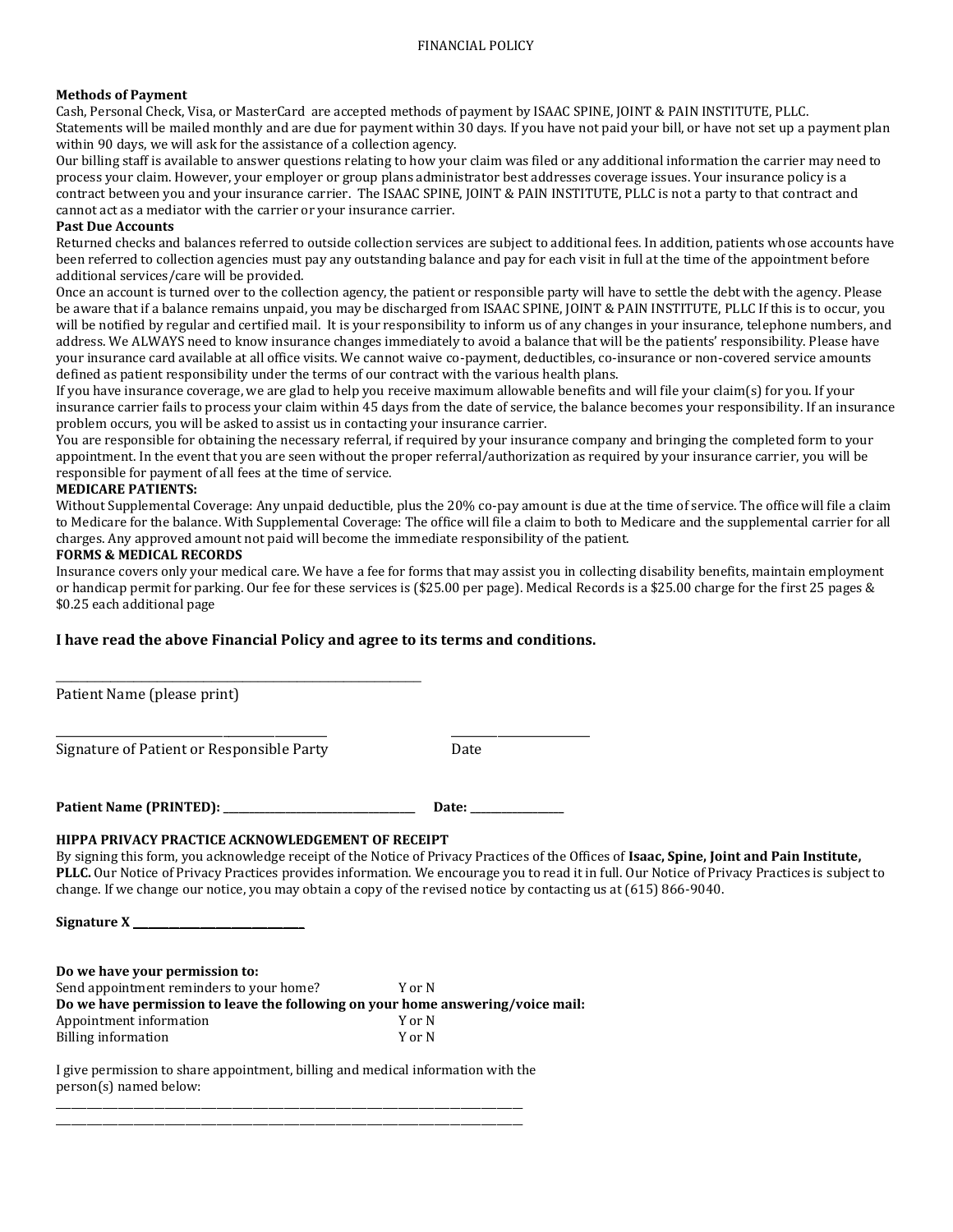# **Please print (Name): \_\_\_\_\_\_\_\_\_\_\_\_\_\_\_\_\_\_\_\_\_\_\_\_\_\_\_\_\_\_\_\_\_ Date: \_\_\_\_\_\_\_\_\_\_\_\_\_\_\_\_\_ PAIN MANAGEMENT AGREEMENT FOR CONTROLLED SUBSTANCES**

The purpose of the Agreement is to prevent misunderstandings about certain medicines you will be taking for pain management, while under our care. This is to help both you and your doctor to comply with the law regarding **controlledpharmaceuticals**. By signing this agreement, you indicate your intention to comply with the following: By initialing I acknowledge / accept / agree to follow the agreement & failure to do so can terminate this contract &

result in discharge from this medical practice.

 I will communicate fully with my doctor about the character and intensity of my pain, the effect of the pain on my daily life, and how well the medicine is working to relieve my pain symptoms.

 Fully participate in all aspects of my care, including all recommended treatments & ONLY take my medications as prescribed. if I run out of medicines, NO early refills will be given.

 I will **NOT** use any illegal substances, including marijuana, cocaine, methamphetamines, etc. I will not take other prescription medications that are not prescribed to me. While alcohol is not illegal, it is not allowed as it will interact with any controlled substances and increase the risk of sedation and overdose.

 I will not share, sell, or trade my medications with anyone. I will bring my pill bottles with all remaining pills to each visit.

I will not attempt to obtain any controlled medicines, including pain medicines, from any other doctor, & I understand that the treatment of pain includes any and ALL pain that I might experience, and is not limited to just the pain that I have been referred for treatment.

- I will safeguard my medications from loss or theft, NO lost or stolen medications will be replaced. \_\_\_\_\_\_\_
- Medication refills are made ONLY at regularly scheduled office visits.

 Submit to a urine test, if requested, to determine my compliance with my program of pain control medicine. Fees may apply. Ask the receptionist for the complete policy.

 **3** No-Shows or Cancellations within 24 hours of scheduled appointments within a 12-month period is unacceptable behavior that will result in discharge from the practice. \_\_\_\_\_\_\_\_

 I agree to come in to the office, or other specified location, when requested for a pill count. I must comply with the requested pill count by the end of the business day. If I fail to comply with this request, I may be discharged from the practice.

 I authorize the doctor and my pharmacy to cooperate fully with any city, state or federal law enforcement agency, including the state's Board of Pharmacy, in the investigation of any possible misuse, sale, or other diversion of my pain medicines. I also authorize my doctor to provide a copy of this Agreement to my pharmacy. I agree to waive any applicable privilege or right of privacy or confidentiality with respect to these authorizations. \_\_\_\_\_\_\_\_

 (**FEMALES ONLY**) I certify that I am **not pregnant** If I plan to become pregnant or believe that I have become pregnant while taking this pain medicine, I will immediately call my obstetric doctor and this office to inform them-I am aware, that should I carry a baby to delivery while taking these medicines; the baby will become physically dependent upon opioids-I am aware that use of opioids is generally not associated with a risk of birth defects. However, birth defects can occur-whether or not the mother is on medicines and there is always the possibility that my child will have a birth defect while I am taking an opioid.

• I understand that if I am a woman of child bearing age (15-44) and capable of becoming pregnant, there are risks associated with taking opioids medications (such as neonatal abstinence syndrome) in the event that I become pregnant. I understand there are different methods of birth control and the availability of free and/or reduced cost of birth control.

 (**MALES ONLY**) I am **aware** that chronic opioid use has been associated with **low testosterone levels** in males. This may affect my mood, stamina, sexual desire and physical and sexual performance. I **understand** that my doctor may check *my* blood to see if my testosterone level is normal. \_\_\_\_\_\_\_\_

 I agree to follow these guidelines, as have been fully explained to me. All of my questions and concerns regarding treatment have been adequately answered. A copy of this document has been given to me. **\_\_\_\_\_\_\_\_**

| I agree to always use                  | pharmacy, located at                                                                                        | , telephone number |
|----------------------------------------|-------------------------------------------------------------------------------------------------------------|--------------------|
|                                        | , for filling my prescriptions for pain medications, & can <b>NOT</b> pay for my prescriptions, they        |                    |
|                                        | <b>Must</b> be paid through insurance & PA done through our office first. Permission is needed from office. |                    |
| This Agreement is entered into on this | day of<br>20.                                                                                               |                    |

Patient signature: \_\_\_\_\_\_\_\_\_\_\_\_\_\_\_\_\_\_\_\_\_\_\_\_\_\_\_\_\_\_\_\_\_\_\_\_\_\_\_\_\_\_\_\_\_\_\_\_\_\_\_\_

Provider signature: \_\_\_\_\_\_\_\_\_\_\_\_\_\_\_\_\_\_\_\_\_\_\_\_\_\_\_\_\_\_\_\_\_\_\_\_\_\_\_\_\_\_\_\_\_\_\_\_\_\_\_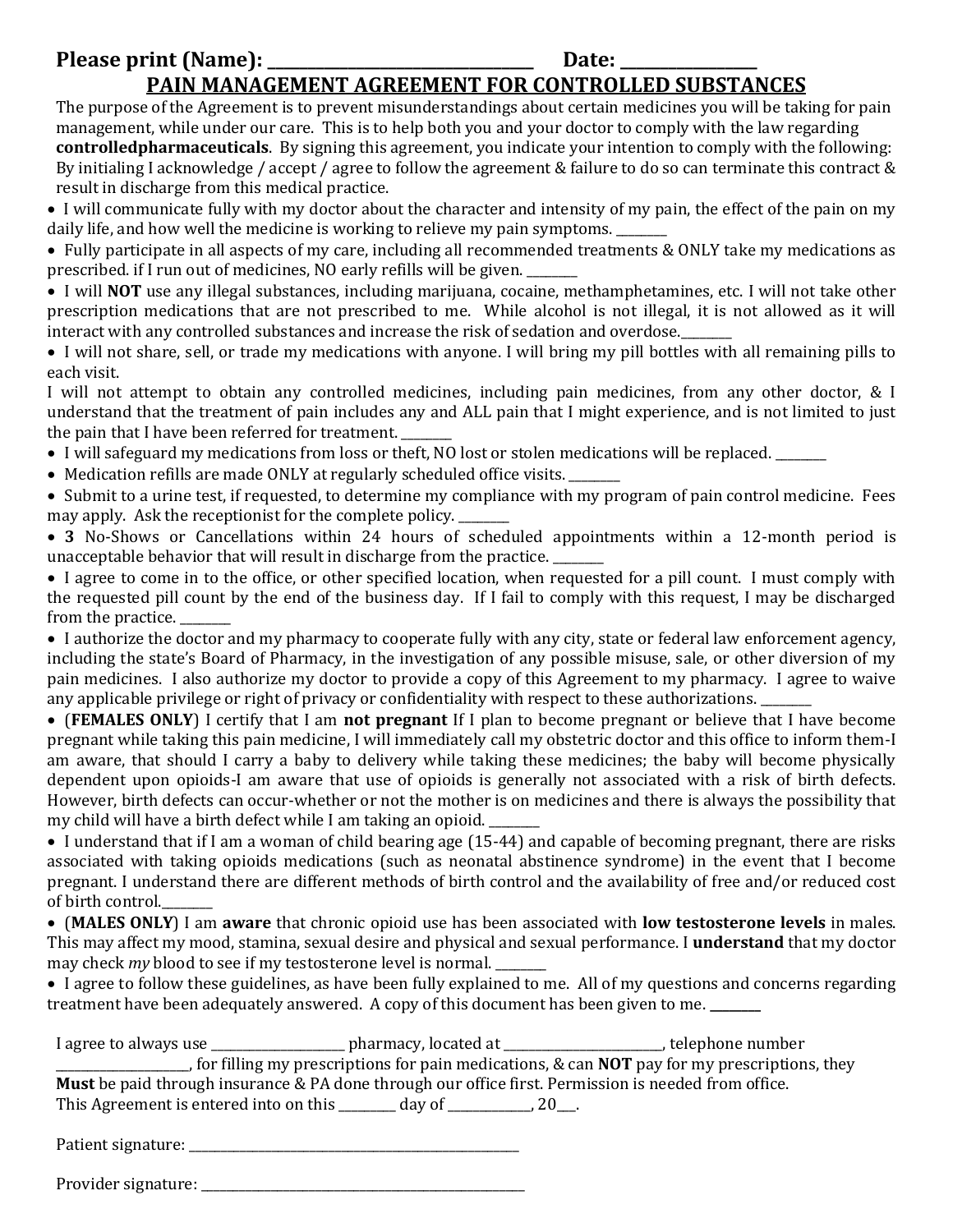### **HEALTH QUESTIONAIRE**

| <b>Personal Data:</b>                                                                       |  |      |
|---------------------------------------------------------------------------------------------|--|------|
|                                                                                             |  | AGE: |
|                                                                                             |  |      |
|                                                                                             |  |      |
|                                                                                             |  |      |
|                                                                                             |  |      |
|                                                                                             |  |      |
|                                                                                             |  |      |
|                                                                                             |  |      |
|                                                                                             |  |      |
|                                                                                             |  |      |
| <b>For Worker's Compensation</b>                                                            |  |      |
| If you are seeing us due to a work related accident, please answer the following questions: |  |      |
|                                                                                             |  |      |
|                                                                                             |  |      |
| <b>For Auto Accident</b>                                                                    |  |      |
| If you are seeing us due to an auto accident, please answer the following questions:        |  |      |
| Date of accident:__________________                                                         |  |      |
|                                                                                             |  |      |
|                                                                                             |  |      |

# **Chief Complaint**

What is the reason for your office visit today?  $\circledast$  Neck pain  $\circledast$  Arm pain  $\circledast$  Back pain  $\circledast$  Shoulder pain  $\circledast$  Hip pain Knee pain Ankle pain Headaches other reason(s): \_\_\_\_\_\_\_\_\_\_\_\_\_\_\_\_\_\_\_\_\_\_\_\_\_\_\_\_\_\_\_\_\_\_\_\_

#### **REVIEW OF SYSTEM**

| $\bullet$ Gen                    | □ Weight loss □ Weight gain □ Fever □ Fatigue □ Loss of appetite □ Nausea □ Vomiting                                                                 |
|----------------------------------|------------------------------------------------------------------------------------------------------------------------------------------------------|
| $\bullet$ Skin                   | <b>□ Skin problem □ Rash □ Psoriasis □ Slow healing □ Easy bruising □ Itching</b>                                                                    |
| • Neuro                          | □ Light headed/dizziness □ Fainting □ Weakness □ Stroke □ Tremor □ Seizure □ Memory loss                                                             |
| $\bullet$ Eyes                   | $\Box$ Vision problem $\Box$ Glaucoma $\Box$ Blurred vision $\Box$ Double vision                                                                     |
| $\bullet$ ent                    | In Ear pain In Hearing loss In Ear noises In Nose bleed In Sore throat In Hoarseness In Dental problems                                              |
| • Cardiovascular                 | $\Box$ Chest pain $\Box$ Chest pressure $\Box$ Shortness of breath $\Box$ Irregular heart beat $\Box$ Murmurs                                        |
| • Respiratory                    | $\Box$ Coughing $\Box$ Difficulty breathing $\Box$ Asthma/Wheezing $\Box$ Coughing up blood                                                          |
| • Gastrointestinal               | □ Constipation □ Diarrhea □ Heartburn □ Bloody stool □ Pain in stomach □ Ulcers □ Hepatitis                                                          |
| • Genitourinary                  | $\Box$ Painful urination $\Box$ Frequent urination $\Box$ Bloody urine $\Box$ Kidney stone $\Box$ Incontinence $\Box$ Loss of libido                 |
|                                  | $\Box$ Sexual difficulty $\Box$ Infection                                                                                                            |
| $\bullet$ Endocrine              | $\Box$ Hypothyroidism $\Box$ Hyperthyroidism $\Box$ Diabetes $\Box$ Parathyroid problems                                                             |
| • Hematology                     | □ Anemia □ Bleeding disorder □ Easy bleeding □ Lymphoma/Leukemia □ Sickle cell disease                                                               |
| • Immunologic                    | $\Box$ Catch cold easily $\Box$ HIV/AIDS $\Box$ Fever $\Box$ Hay fever $\Box$ Frequent sinus problems $\Box$ Allergies                               |
| • Musculoskeletal                | $\Box$ Arthritis $\Box$ Rheumatoid arthritis $\Box$ Osteoarthritis $\Box$ Compression fracture $\Box$ Head injury $\Box$ Neck injury                 |
|                                  | □ Lower back injury □ Spinal trauma □ Birth trauma □ Birth defect □ Lupus □ Spina bifida                                                             |
|                                  | $\Box$ Gout $\Box$ Osteoporosis $\Box$ Muscular dystrophy $\Box$ Muscle pain $\Box$ Scoliosis                                                        |
| • Women only                     | $\Box$ Irregular periods $\Box$ Premenstrual depression $\Box$ Hot flashes $\Box$ Menstrual cramps $\Box$ Vaginal discharge                          |
|                                  | □ Hysterectomy □ Breast surgery □ Nipple discharge □ Breast lumps □ Last mammogram                                                                   |
| $\bullet$ Men only               | $\Box$ Burning on urination $\Box$ Dripping after urination $\Box$ Prostate problems $\Box$ Difficulty starting urination                            |
| • Psychiatric                    | <b> <math>\Box</math> Depression  <math>\Box</math> Anxiety</b> $\Box$ Panic attacks $\Box$ OCD $\Box$ Manic $\Box$ Bipolar $\Box$ Suicidal attempts |
|                                  | □ Suicidal ideation □ Homicidal □ Hallucination □ Psychosis □ Other                                                                                  |
| <b>HISTORY OF PRESENT INJURY</b> |                                                                                                                                                      |

| When did the problem start? (Estimate if no specific date) _                                                                   |           |
|--------------------------------------------------------------------------------------------------------------------------------|-----------|
| Was there an inciting event to your symptoms? $\bigcirc$ Work Injury $\bigcirc$ Auto Accident $\bigcirc$ Other $\overline{\ }$ |           |
| Did you have these symptoms in the past? $\bigcirc$ Yes $\bigcirc$ No If yes, when?                                            |           |
| Are you seeing another doctor(s) for this problem? $\overline{\phantom{a}}$                                                    | Diagnosis |
| Are you in a legal action regarding this injury? $\bigcirc$ Yes $\bigcirc$ No                                                  |           |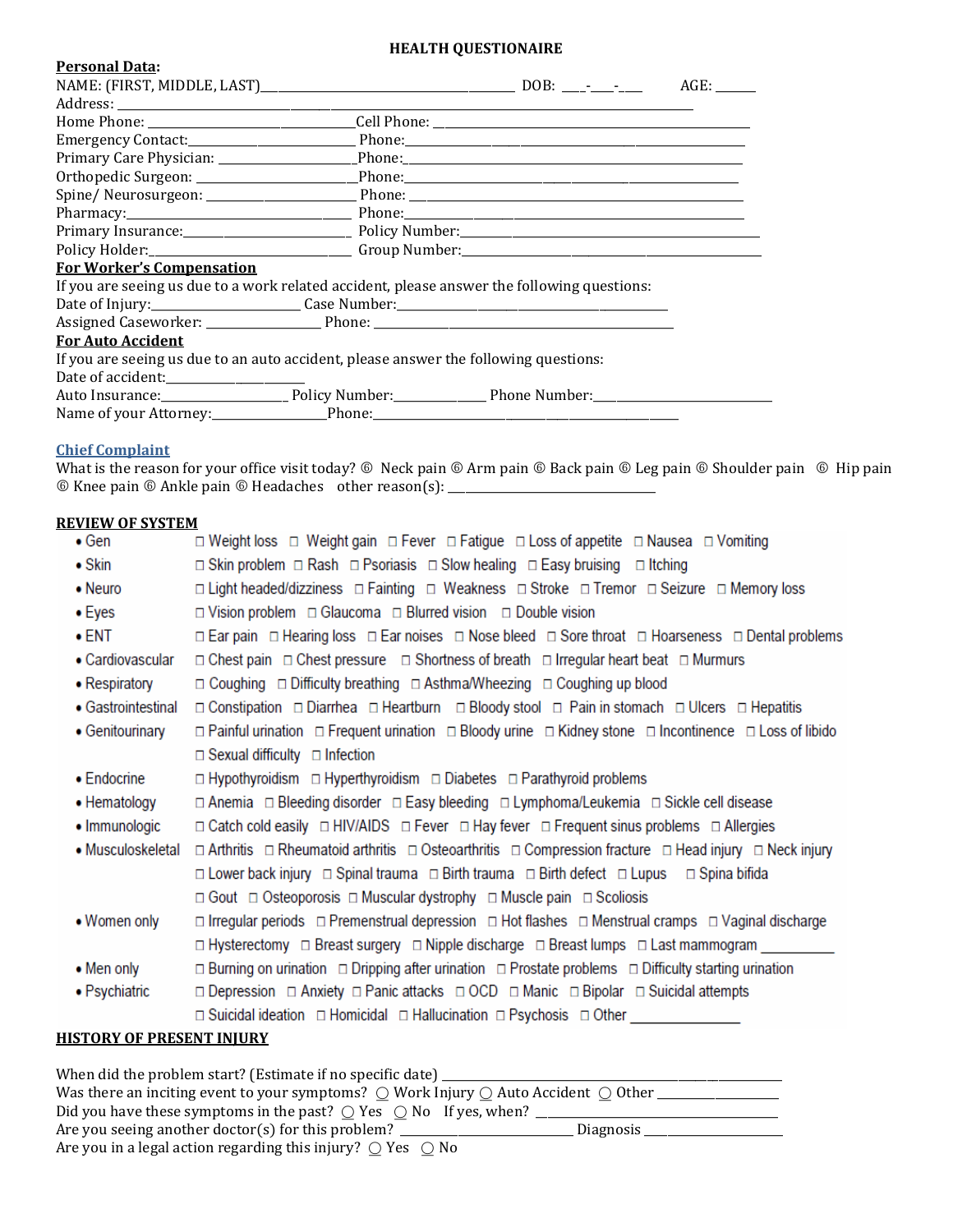|                    | What test have you had for this problem?(Please give date and results if available) |                      |
|--------------------|-------------------------------------------------------------------------------------|----------------------|
| $\bigcirc$ X-rays: | . MRI ه                                                                             | $\bigcirc$ Bone Scan |

| $\bigcap$ CAT scan: |  |
|---------------------|--|

⍜ CAT scan: \_\_\_\_\_\_\_\_\_\_\_\_\_\_\_\_\_\_\_\_\_\_\_\_\_\_\_\_ ⍜ EMG: \_\_\_\_\_\_\_\_\_\_\_\_\_\_\_\_\_\_\_\_\_\_\_\_\_\_\_\_\_\_ ⍜ other: \_\_\_\_\_\_\_\_\_\_\_\_\_\_\_\_\_\_\_\_\_\_\_\_\_\_\_\_\_

|  | orne |
|--|------|
|--|------|

# **What treatments have you had?**  $\bigcirc$  **Physical Therapy**  $\bigcirc$  **Chiropractic care**  $\bigcirc$  **Injections:**

⍜ **Surgeries: \_\_\_\_\_\_\_\_\_\_\_\_\_\_\_\_\_\_\_\_\_\_\_\_\_\_\_\_\_\_\_\_\_\_\_\_\_\_\_\_\_\_\_\_\_\_\_\_\_\_\_\_\_\_\_\_\_\_\_ Other: \_\_\_\_\_\_\_\_\_\_\_\_\_\_\_\_\_\_\_\_\_\_\_\_\_\_\_\_\_\_\_\_\_\_\_\_\_\_\_**

List the **pain** medications that you have taken, including over-the-counter medications:

#### \_\_\_\_\_\_\_\_\_\_\_\_\_\_\_\_\_\_\_\_\_\_\_\_\_\_\_\_\_\_\_\_\_\_\_\_\_\_\_\_\_\_\_\_\_\_\_\_\_\_\_\_\_\_\_\_\_\_\_\_\_\_\_\_\_\_\_\_\_\_\_\_\_\_\_\_\_\_\_\_\_\_\_\_\_\_\_\_\_\_\_\_\_\_\_\_\_\_\_\_\_\_\_\_\_\_\_\_\_\_\_\_\_\_\_\_\_\_\_\_\_\_\_ **Mark on the picture diagram where the pain is using the following: Please circle:**

-Sharp/stabbing burning /numbness - dull s /cramping pins & needles

The pain is:  $\circledcirc$  constant <u>or</u>  $\circledcirc$  comes and goes Worse during:  $@$  morning  $@$  noon  $@$  evening  $@$  bedtime What activities make it worse: \_\_\_\_\_\_\_\_\_\_\_\_\_\_\_\_\_\_\_\_\_\_ What activities make it better: Circle the level of your pain?  $0 - 1 - 2 - 3 - 4 - 5 - 6 - 7 - 8 - 9 - 10$ 



Please Answer each question as honestly as possible, There are no right or wrong answers.

| 1. | How often do you have mood swings                                                            | $0 - 1 - 2 - 3 - 4$ |
|----|----------------------------------------------------------------------------------------------|---------------------|
| 2. | How often have you felt a need for higher doses of medication to treat your pain?            | $0 - 1 - 2 - 3 - 4$ |
| 3. | How often have you felt impatient with your doctors?                                         | $0 - 1 - 2 - 3 - 4$ |
| 4. | How often have you felt that things are just too overwhelming that you can't handle them?    | $0 - 1 - 2 - 3 - 4$ |
| 5. | How often is there tension in the home?                                                      | $0 - 1 - 2 - 3 - 4$ |
| 6. | How often have you counted pain pills to see how many are remaining?                         | $0 - 1 - 2 - 3 - 4$ |
| 7. | How often have you been concerned that people will judge you for taking pain medication?     | $0 - 1 - 2 - 3 - 4$ |
| 8. | How often do you feel bored?                                                                 | $0 - 1 - 2 - 3 - 4$ |
| 9. | How often have you taken more pain medication than you were supposed to?                     | $0 - 1 - 2 - 3 - 4$ |
|    | 10. How often have you worried about being left alone?                                       | $0 - 1 - 2 - 3 - 4$ |
|    | 11. How often have you felt a craving for medication?                                        | $0 - 1 - 2 - 3 - 4$ |
|    | 12. How often have others expressed concern over your use of medication?                     | $0 - 1 - 2 - 3 - 4$ |
|    | 13. How often have any of your close friends had a problem with alcohol or drugs?            | $0 - 1 - 2 - 3 - 4$ |
|    | 14. How often have others told you that you had a bad temper?                                | $0 - 1 - 2 - 3 - 4$ |
|    | 15. How often have you felt consumed by the need to get pain medication?                     | $0 - 1 - 2 - 3 - 4$ |
|    | 16. How often have you run out of pain medication early?                                     | $0 - 1 - 2 - 3 - 4$ |
|    | 17. How often have others kept you from getting what you deserve?                            | $0 - 1 - 2 - 3 - 4$ |
|    | 18. How often, in your lifetime, have you had legal problems or been arrested?               | $0 - 1 - 2 - 3 - 4$ |
|    | 19. How often have you attended an AA or NA meeting?                                         | $0 - 1 - 2 - 3 - 4$ |
|    | 20. How often have you been in an argument that was so out of control that someone got hurt? | $0 - 1 - 2 - 3 - 4$ |
|    | 21. How often have you been sexually abused?                                                 | $0 - 1 - 2 - 3 - 4$ |
|    | 22. How often have others suggested that you have a drug or alcohol problem?                 | $0 - 1 - 2 - 3 - 4$ |
|    | 23. How often have you had to borrow pain medications from your family or friends?           | $0 - 1 - 2 - 3 - 4$ |
|    | 24. How often have you been treated for an alcohol or drug problem?                          | $0 - 1 - 2 - 3 - 4$ |
|    |                                                                                              |                     |

Total Score \_\_\_\_\_\_\_\_\_\_\_\_\_\_\_\_\_\_\_\_\_\_\_\_

# **PAST MEDICAL HISTORY**

| Do you have any of the following conditions? (Check all that apply) |                                                           |  |                                                                                                                                                             |  |  |  |  |  |
|---------------------------------------------------------------------|-----------------------------------------------------------|--|-------------------------------------------------------------------------------------------------------------------------------------------------------------|--|--|--|--|--|
|                                                                     |                                                           |  | $\circ$ Coronary artery disease/Heart attacks $\circ$ High blood pressure $\circ$ Seizures $\circ$ Diabetes $\circ$ Hepatitis $\circ$ Stroke(s)             |  |  |  |  |  |
|                                                                     |                                                           |  | $\circ$ Anemia (low blood count) $\circ$ Asthma $\circ$ Thyroid disease $\circ$ TB $\circ$ Kidney disease $\circ$ Peripheral vascular disease $\circ$ Ulcer |  |  |  |  |  |
|                                                                     | $\bigcirc$ HIV $\bigcirc$ Emphysema $\bigcirc$ Cancer: __ |  |                                                                                                                                                             |  |  |  |  |  |

## **PAST SURGICAL HISTORY**

| $\circ$ Joint replacement: $\_\_$                     |
|-------------------------------------------------------|
| $\circ$ List other surgeries and dates: $\frac{1}{1}$ |
| $\circ$ List any prior accidents or work injuries:    |

### **CURRENT MEDICATIONS:** 1. \_\_\_\_\_\_\_\_\_\_\_\_\_\_\_\_\_\_\_\_\_\_\_\_\_\_\_\_\_\_\_\_\_\_\_\_\_\_\_\_ 2. \_\_\_\_\_\_\_\_\_\_\_\_\_\_\_\_\_\_\_\_\_\_\_\_\_\_\_\_\_\_\_\_\_\_\_\_

3. \_\_\_\_\_\_\_\_\_\_\_\_\_\_\_\_\_\_\_\_\_\_\_\_\_\_\_\_\_\_\_\_\_ 4. \_\_\_\_\_\_\_\_\_\_\_\_\_\_\_\_\_\_\_\_\_\_\_\_\_\_\_\_\_\_\_\_ 5. \_\_\_\_\_\_\_\_\_\_\_\_\_\_\_\_\_\_\_\_\_\_\_\_\_\_\_\_\_\_\_\_\_\_\_\_\_\_\_\_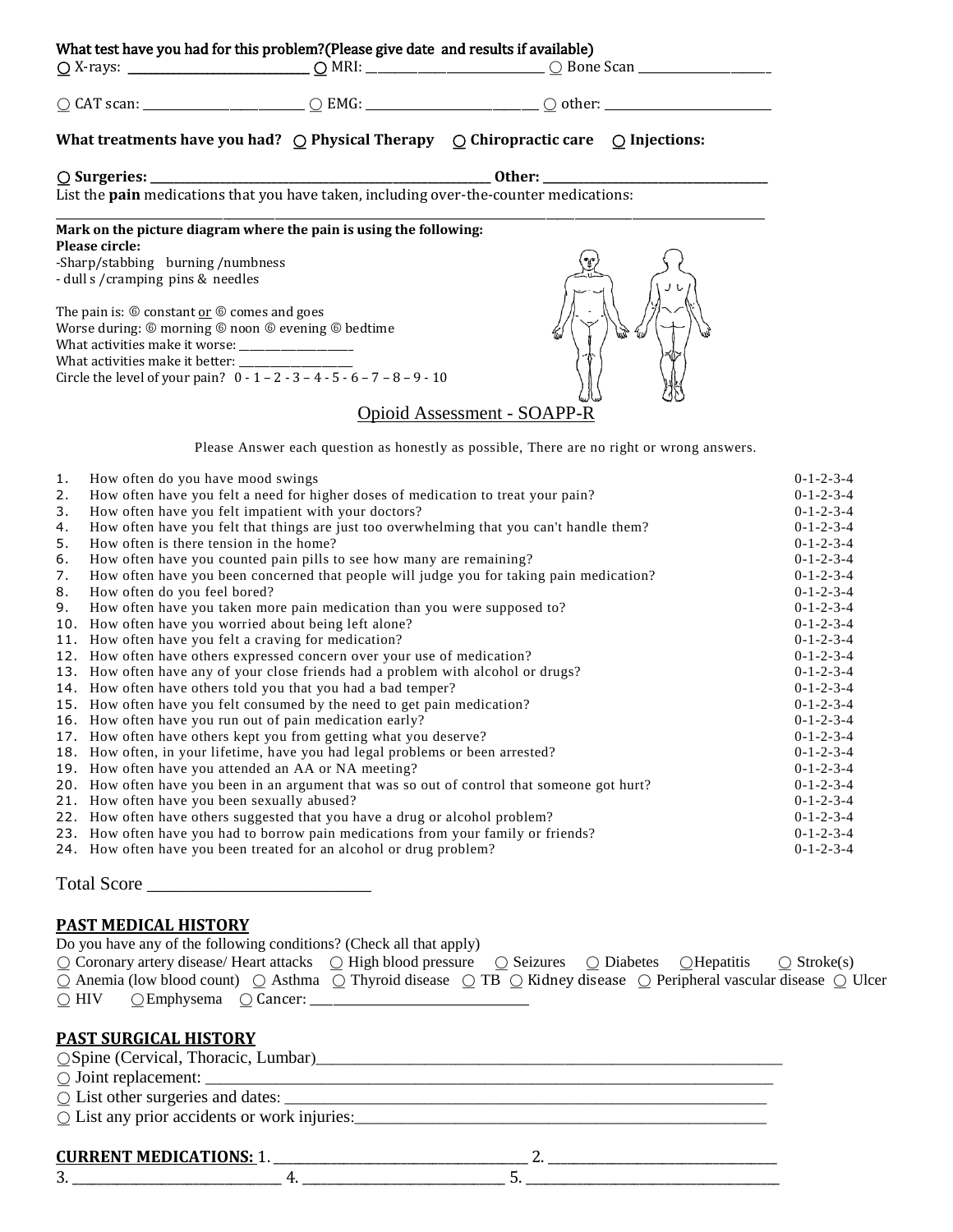| **PLEASE LIST ANY OTHER MEDICATIONS ON A SEPARTE SHEET IF UNABLE TO FIT ALL**<br>Do you have Allergies? $\bigcirc$ Yes $\bigcirc$ No if yes, list them?                                                                                                                                                                                                                                                                                                                                |
|----------------------------------------------------------------------------------------------------------------------------------------------------------------------------------------------------------------------------------------------------------------------------------------------------------------------------------------------------------------------------------------------------------------------------------------------------------------------------------------|
| <b>FAMILY HISTORY</b><br>Are there any medical conditions that are common in your family? $\bigcirc$ Yes $\bigcirc$ No If yes, list:                                                                                                                                                                                                                                                                                                                                                   |
| <b>SOCIAL HISTORY</b><br>Tobacco use: OCigarettes OCigars O others: ______How much per day? ____For how long? ________<br>Illicit drug use: $\bigcirc$ Yes $\bigcirc$ no if yes, what type(s): ________How often? ______For how long? ___<br>Do you have a drug or alcohol dependency? $\bigcirc$ Yes $\bigcirc$ No If yes, did you have drug rehabilitation? $\bigcirc$ Yes $\bigcirc$ No                                                                                             |
| <b>DRUG SCREEN CONSENT/VERIFICATION FORM</b>                                                                                                                                                                                                                                                                                                                                                                                                                                           |
| I, 1. 1. 2011 10: 11 have performed a Urine Screen for Isaac Spin, Joint and Pain institute. It has been<br>explained to me what i am being tested for. I have submitted my sample into the approved container which the have provided.<br>I am aware I will be notified of these results as soon as they are available. If you are taking any other medicine such as<br>Adderall, Xanax, Valium or toher Benzodiazepine please mark below. YES O NOO Name of Medicine _______________ |
|                                                                                                                                                                                                                                                                                                                                                                                                                                                                                        |
| <b>For Physician Only</b>                                                                                                                                                                                                                                                                                                                                                                                                                                                              |
|                                                                                                                                                                                                                                                                                                                                                                                                                                                                                        |
|                                                                                                                                                                                                                                                                                                                                                                                                                                                                                        |
|                                                                                                                                                                                                                                                                                                                                                                                                                                                                                        |
| <b>Vital:</b> HR: _______________<br>BP:<br>Height: ___________ Weight: ___________                                                                                                                                                                                                                                                                                                                                                                                                    |
| <b>IMPRESSION:</b>                                                                                                                                                                                                                                                                                                                                                                                                                                                                     |
|                                                                                                                                                                                                                                                                                                                                                                                                                                                                                        |
|                                                                                                                                                                                                                                                                                                                                                                                                                                                                                        |

# **RECOMMENDATIONS**